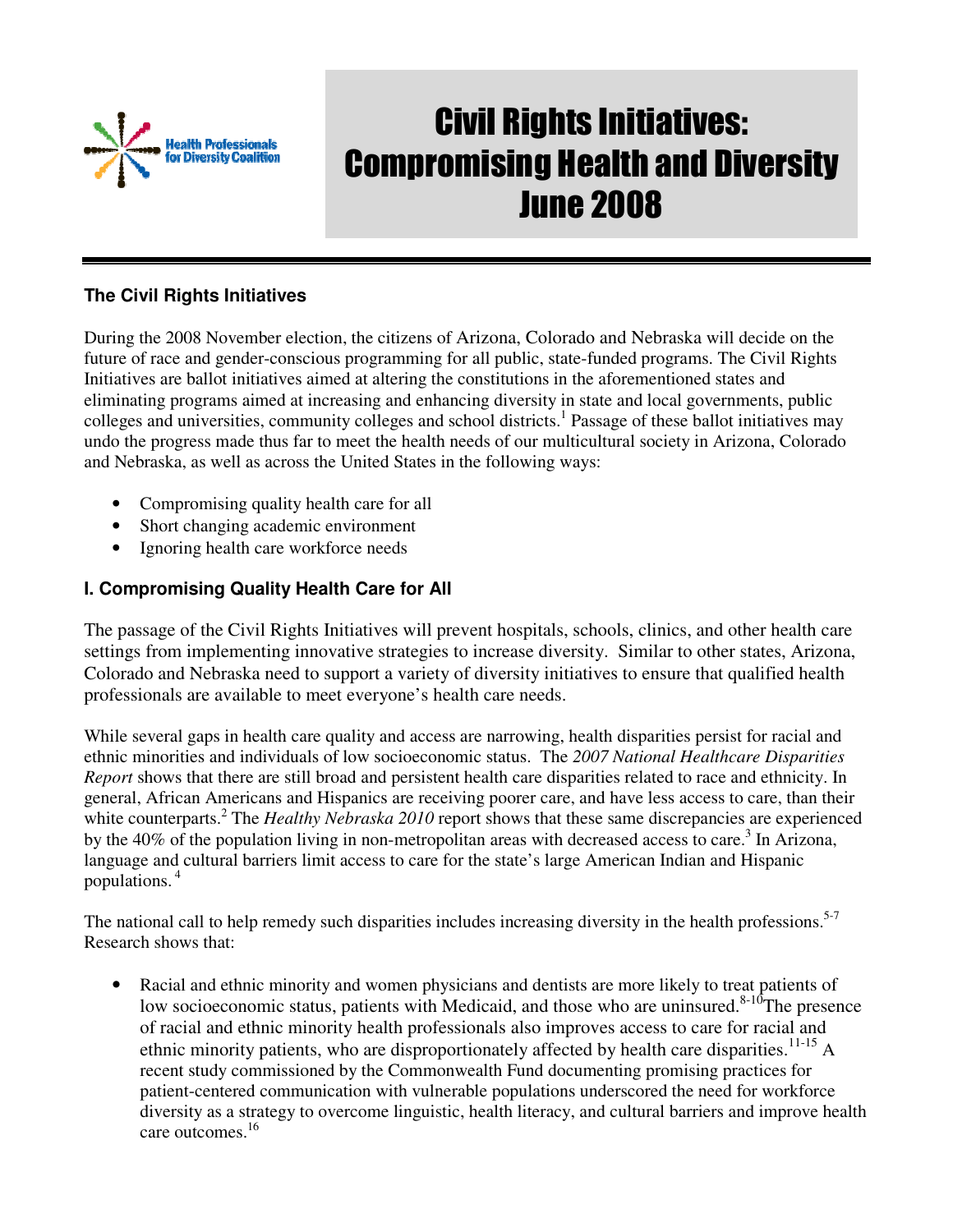

The benefits of diversity extend beyond the clinical encounter to innovations in medical, dental, and public health research.<sup>17,18</sup> Women and racial and ethnic minority faculty are more likely to conduct biomedical and health services research addressing racial, ethnic, and gender issues.<sup>19</sup> Research is an essential component for understanding the causes and developing solutions to eliminate disparities and to improve health care for all Americans.

## **II. Short Changing Academic Environments**

These ballot initiatives, which are misleadingly called "Civil Rights Initiatives," stifle efforts in higher education to create environments that reflect our multicultural society. For example, there was a notable decline of minority applicants to dental and medical schools from 1997 to 2002, subsequent to anti-race/gender-conscious planning court rulings and state ballot initiatives (e.g., *Hopwood v. University of Texas* in 1995 and California Proposition 209 in 1996).<sup>11,20</sup> Ending race/gender-conscious programming and planning will prevent public higher education institutions in Arizona, Colorado and Nebraska from proactively working toward providing enriched and challenging academic environments and preparing a diverse health care workforce.

Within educational settings, research has substantiated that multicultural environments serve as catalysts for civic participation and idea generation, testing assumptions, and expanding perceptions regarding racial, ethnic, and cultural differences.<sup>21-25</sup> There is evidence that both diverse faculty and student bodies foster educational environments that contribute to improved intellectual and social outcomes for all in academe.<sup>26</sup>

- Students with higher levels of interaction with diverse peers tend to exhibit increased cognitive ability to identify, distinguish and integrate various perspectives.<sup>24</sup> Diversity is valued amongst health professions students because it adds to the educational experience, particularly in clinical settings where competency in treating diverse patients is often enhanced.<sup>2</sup>
- A diverse faculty contributes to an enriched learning environment. Research shows that racial and ethnic minority and women faculty are more likely to incorporate readings on race, ethnicity, or gender in the curriculum in comparison to their white, male counterparts. They are more likely to conduct research focusing on race, ethnicity, or gender.<sup>19</sup>
- The absence or limited access to diverse health professions faculty presents obstacles for both junior faculty and students.28-32 Diversity in faculty provides opportunities to develop "allies and mentors" that help to minimize isolation, provide assistance with acclimating to the new environment, serve as role models, and defy stereotypes.<sup>33</sup> This issue is significant for women and men in the health professions. In nursing, males identify the paucity of male nurses in clinical settings and the absence of male faculty as a barrier in their professional development.<sup>31,34</sup> Also, in a study of medical students, all students considered diversity in clinical faculty and basic science faculty an important element in their education.<sup>27</sup>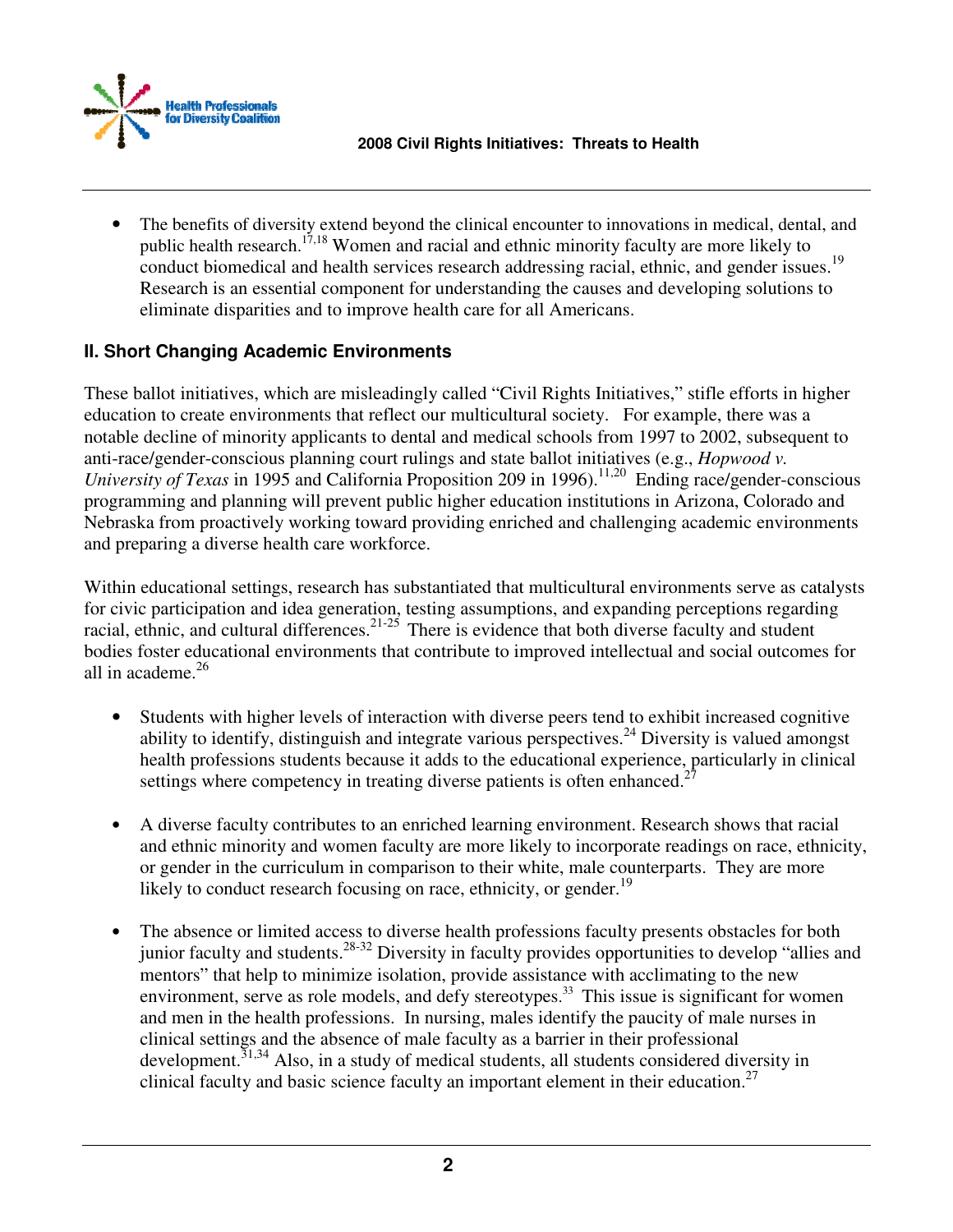

Research consistently demonstrates that diversity begets diversity. The presence of a diverse faculty and opportunities for research in ethnic minority and gender issues help to facilitate recruitment and retention of a diverse student body. $34-36$ 

• In psychology doctoral programs, admissions directors noted that existing minority student representation was a factor in successful recruitment.<sup>35</sup> This was also evident in dental hygiene programs.<sup>36</sup>

A diverse student body will also help address our nation's health care workforce needs. Across the health professions, including veterinary medicine, increasing diversity in the student body is recognized as a strategy to address projected workforce shortages.<sup>14,28,32,33</sup>

## **III. Ignoring Health Care Workforce Needs**

Nationally, nursing and dentistry shortages persist, and there is a need to increase the national physician workforce by 30%.<sup>31,32,37</sup> Ever-changing demographics in the United States require workforce development strategies to draw qualified health care professionals from all segments of society. Race/gender-conscious programs provide tools to facilitate the development of a workforce that can address the health care needs of Arizona, Colorado, and Nebraska.

By the year 2050, racial and ethnic minorities will represent half of the US population.<sup>38</sup> However, this diversity is not reflected in our health care workforce.<sup>39</sup> Diversity in the health professions provides all consumers of health care services with increased access to and options for health care.<sup>40</sup> In addition to the reasons noted earlier in this issue brief:

- Studies show that, for all racial and ethnic groups, when patients have the option, they are more likely to choose a health professional of their own racial and ethnic background.<sup>41-48</sup>
- In race-concordant patient–practitioner relationships, patients report better interactions with their health care provider and satisfaction with care.<sup>42, 49</sup> Research also shows that patients report higher levels of respect<sup>50</sup> and trust,<sup>43</sup> and they are more likely to recommend their practitioner to others when they have a health professional of the same racial or ethnic background.<sup>50</sup>

Furthermore, men as well as women are affected by the termination of race/gender-conscious programs. For example, initiatives aimed to address the underrepresentation of males in the nursing profession are jeopardized if race/gender-conscious programs are to be terminated.

Ballot initiatives that render race/gender-conscious programs unlawful effectively thwart efforts by employers and educators to recruit and retain a qualified, diverse health care workforce. This has been the case in states such as California, Michigan, and Washington, where such ballot initiatives have passed. If similar ballot initiatives are passed in Arizona, Colorado and Nebraska, the results are likely to be the same to the detriment of the people living there.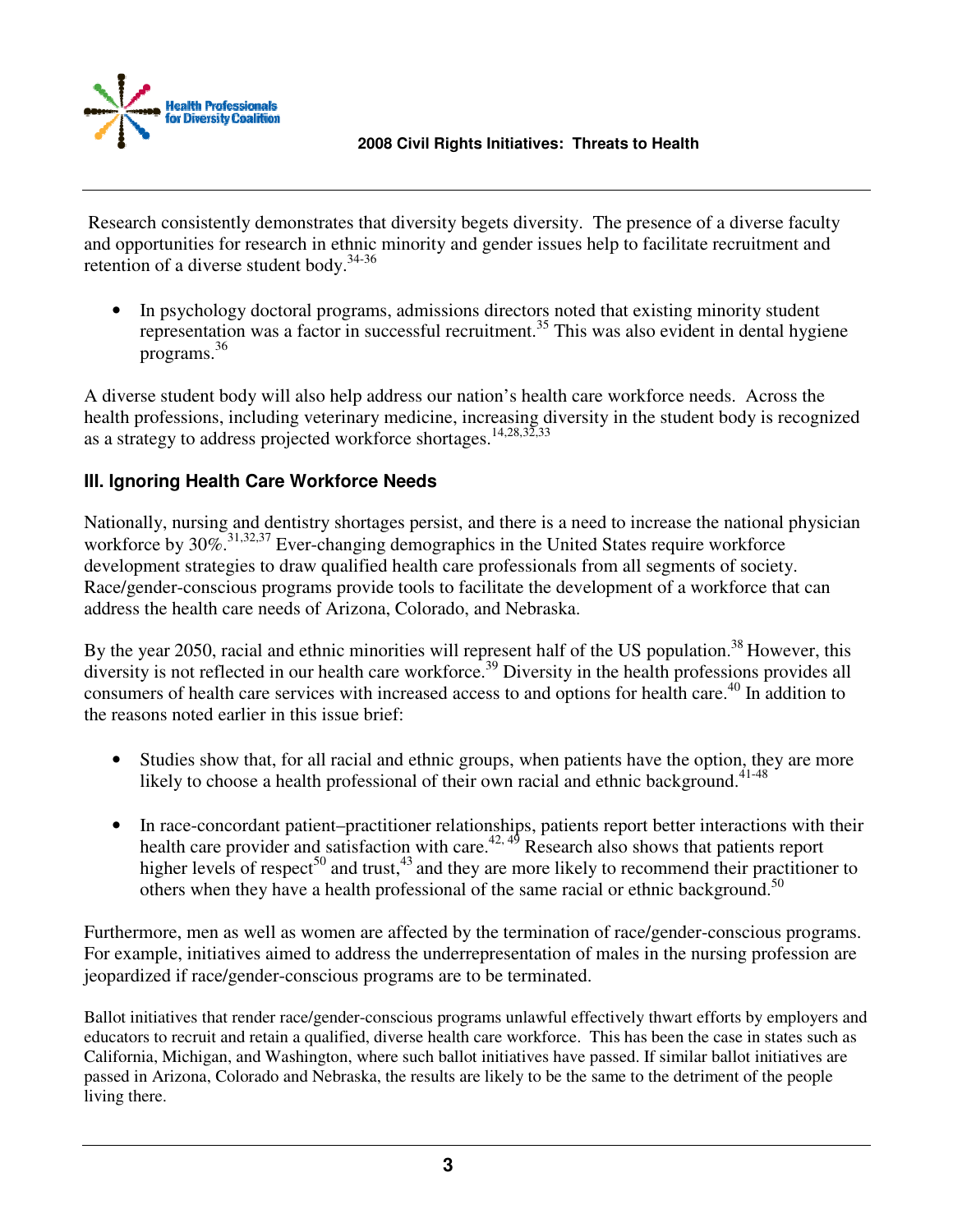

#### **References**

1. Consequences of Ward Connerly's Anti-Affirmative Initiatives

<http://www.civilrights.org/issues/affirmative/details.cfm?id=36637>. Accessed September 15, 2006. The Civil Rights Coalition for the 21<sup>st</sup> Century, Washington DC, 2005.

2. Agency for Healthcare and Research Quality. 2007 National Healthcare Disparities Report. Rockville, MD: U.S. Department of Health and Human Services, 2007.

3. Healthy Nebraska 2010 < http://www.hhs.state.ne.us/puh/oph/docs/Rural-2010.pdf>. Accessed April 29 2008.

4. Healthy Arizona 2010 < http://www.azdhs.gov/phs/healthyaz2010/strtgc.htm>. Accessed April 29 2008.

5. Institute of Medicine Committee on Understanding and Eliminating Racial and Ethnic Disparities in Health Care. Smedley BD, Stith AY, Nelson AR (eds). Unequal Treatment: Confronting Racial and Ethnic Disparities in Health Care. Washington, DC: National Academies Press, 2003.

6. Institute of Medicine Committee on Institutional and Policy-Level Strategies for Increasing the Diversity of the U.S. Healthcare Workforce. Smedley BD, Butler AS, Bristow LR (eds). In the Nation's Compelling Interest: Ensuring Diversity in the Healthcare Workforce. Washington, DC: National Academies Press, 2004.

7. Sullivan Commission on Diversity in the Healthcare Workforce. Missing Persons: Minorities in the Health Professions. Washington DC: The Sullivan Commission, 2004.

8. Moy E, Bartman BA. Physician race and care of minority and medically indigent patients. JAMA.1995;273(19):1515-20.

9. Solomon ES, Williams CR, Sinkford JC. Practice location characteristics of black dentists in Texas. J Dent Educ. 2001;65:571-4.

10. Weaver RG, Haden NK, Valachovic RW. Annual survey of dental school seniors: 2002 graduating class*.* J Dent Educ. 2002;66:1388-1404.

11. American Dental Association. Dentists and patients by race ethnicity. Chicago, IL: American Dental Association Survey Center, 2000.

12.Cantor JC, Miles EL, Baker LC, Barker DC. Physician service to the underserved: Implications for affirmative action. Inquiry.1996;33:167-81.

13. Komaromy M, Grumbach K, Drake M, et al. The role of black and Hispanic physicians in providing health care for underserved populations. NEJM. 1996;334:1305-10.

14. Grumbach K, Vranizan K, Bindman AB. Physician supply and access to care in urban communities. Health Affairs. 1997;16:71-86.

15. Brotherton SE, Stoddard JJ, Tang SS. Minority and nonminority pediatricians' care of minority and poor children. Arch Ped Adolesc Med. 2000;154:912-17.

16. Wynia M, Matiasek J. Promising Practices for Patient-Centered Communication with Vulnerable Populations: Examples from Eight Hospitals. The Commonwealth Fund, August 2006.

17. Cohen JJ. The consequences of premature abandonment of affirmative action in medical school admissions. JAMA. 2003;289:1143-9.

18. Gurin P, Dey EL, Hurtado S, et al. Diversity and higher education: theory and impact on educational outcomes.Harvard Ed Rev. 2002; 72:330-366.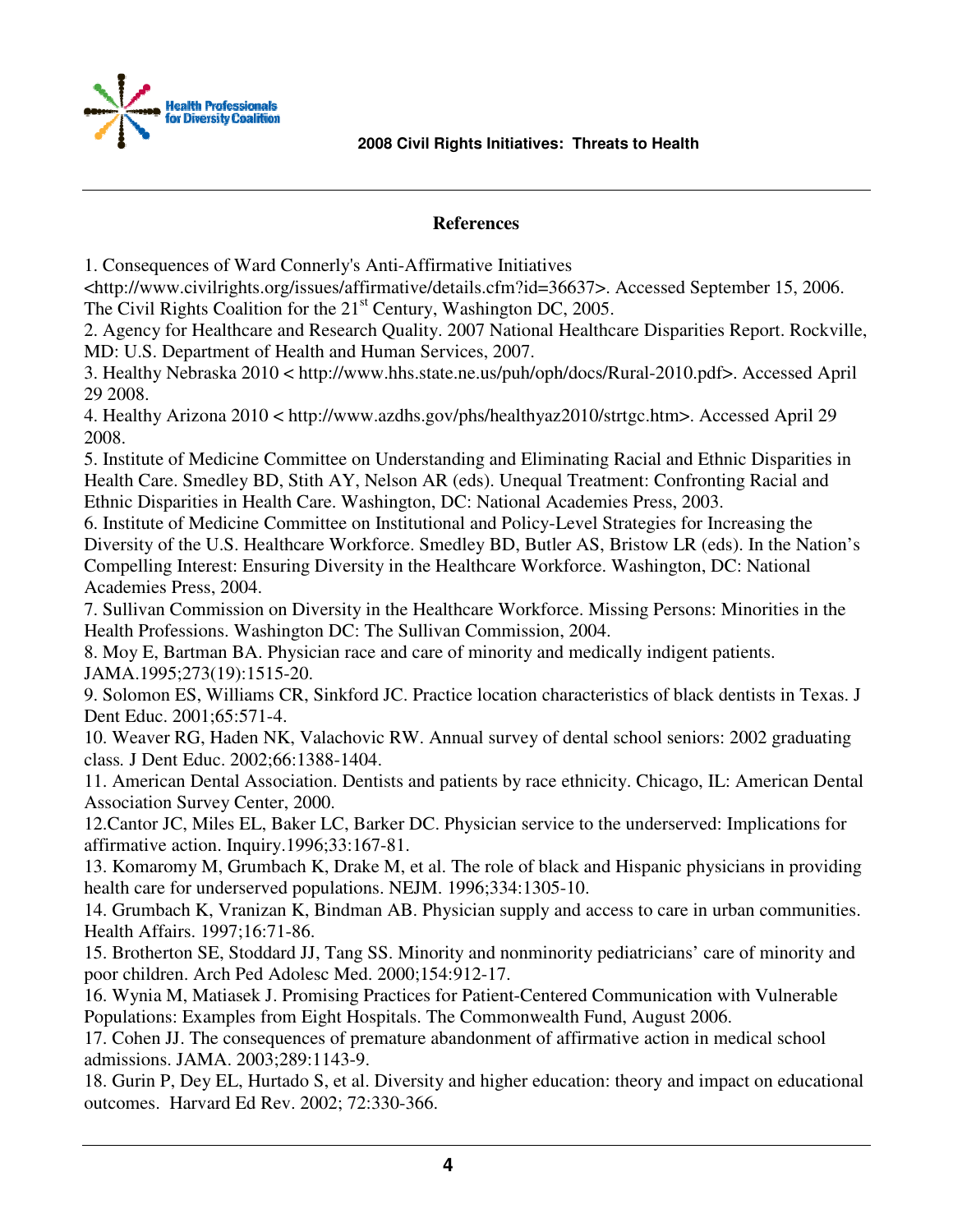



19. Milem JF. Increasing Diversity Benefits: How Campus Climate and Teaching Methods Affect Student Outcomes. In Diversity Challenged: Evidence on the Impact of Affirmative Action. Orfield, G (ed). Cambridge, MA: Harvard Ed Publishing Group. 2001; 233-239.

20. Association of American Medical Colleges. Minorities in Medical Education: Facts and Figures 2005. Washington, DC: AAMC, 2005.

21. Astin AW. What Matters in College? Four Critical Years Revisited. San Francisco, CA: Jossey-Bass, 1993.

22. Gurin P. The compelling need for diversity in higher education: Expert testimony in *Gratz, et al. v. Bollinger, et al.* Michigan J of Race & Law. 1999;5:363-425.

23. Smith DG & Associates. Diversity works: The emerging picture of how students benefit.

Washington, DC: Association of American Colleges and Universities, 1997.

24. Antonio AL, Chang MJ, Hakuta K, et al. Effects of racial diversity on complex thinking in college students. Psych Sci. 2004;15:507-10.

25. Nemeth CJ, Wachtler J. Creative problem solving as a result of majority vs. minority influence. European J of Social Psychology. 1983;13:45-55.

26. Bowen W, Bok D. The Shape of the River: Long-Term Consequences of Considering Race in College and University Admissions. Princeton, NJ: Princeton University Press, 1998.

27. Whitla DK, Orfield G, Silen W, et al. Educational benefits of diversity in medical school: A survey of students. Acad Med. 2003;78:460-66.

28. Sinkford JC, Valachovic RW, Harrison SG. Continued vigilance: enhancing diversity in dental education. J Dental Ed. 2006;70:199- 203.

29. Bright CM, Duefield CA, Stone VE. Perceived barriers and biases in the medical education experience by gender and race. JNMA.1998;90:681-688.

30. Price EG, Gozu A, Kern DE, et al. The role of cultural diversity climate in recruitment, promotion, and retention of faculty in academic medicine. JGIM. 2005;20:565-571.

31. Smith JS. Exploring the challenges for nontraditional male students transitioning into a nursing program. J Nursing Ed. 2006;45:263-9.

32. Brady MS, Sherrod DR. Retaining men in nursing programs designed for women. J Nursing Ed. 2003;42:159-162.

33. Vasquez MJT, Lott B, Garcia-Vazquez E, et al. Barriers and strategies in increasing diversity in psychology. Am Psychologist. 2006;61:157-172.

34. O'Lynn CE. Gender-based barriers for male students in nursing education programs: prevalence and perceived importance. J Nursing Ed. 2004;43:229-236.

35. Munoz-Dunbar R, Stanton AL. Ethnic diversity in clinical psychology: Recruitment and admission practices among doctoral programs. Teaching of Psychology.199;26(4):259-263.

36. Dhir I, Tishk MN, Tira DE, Holt LA. Ethnic and racial minority students in U.S. entry-level dental hygiene programs: a national survey. J Dental Hygiene. 2002;76:193-201.

37. AAMC Calls for 30 Percent Increase in Medical School Enrollment.

<http://www.aamc.org/newsroom/pressrel/2006/060619.htm>. Accessed September 15 2006.

Association of American Medical Colleges, Washington DC, 2006.

38. United States Census Data 2000 <http://www.census.gov/population/cen2000/phc-t1/tab01.txt>. Accessed May 16 2006. United States Census Bureau, Washington DC, 2005.